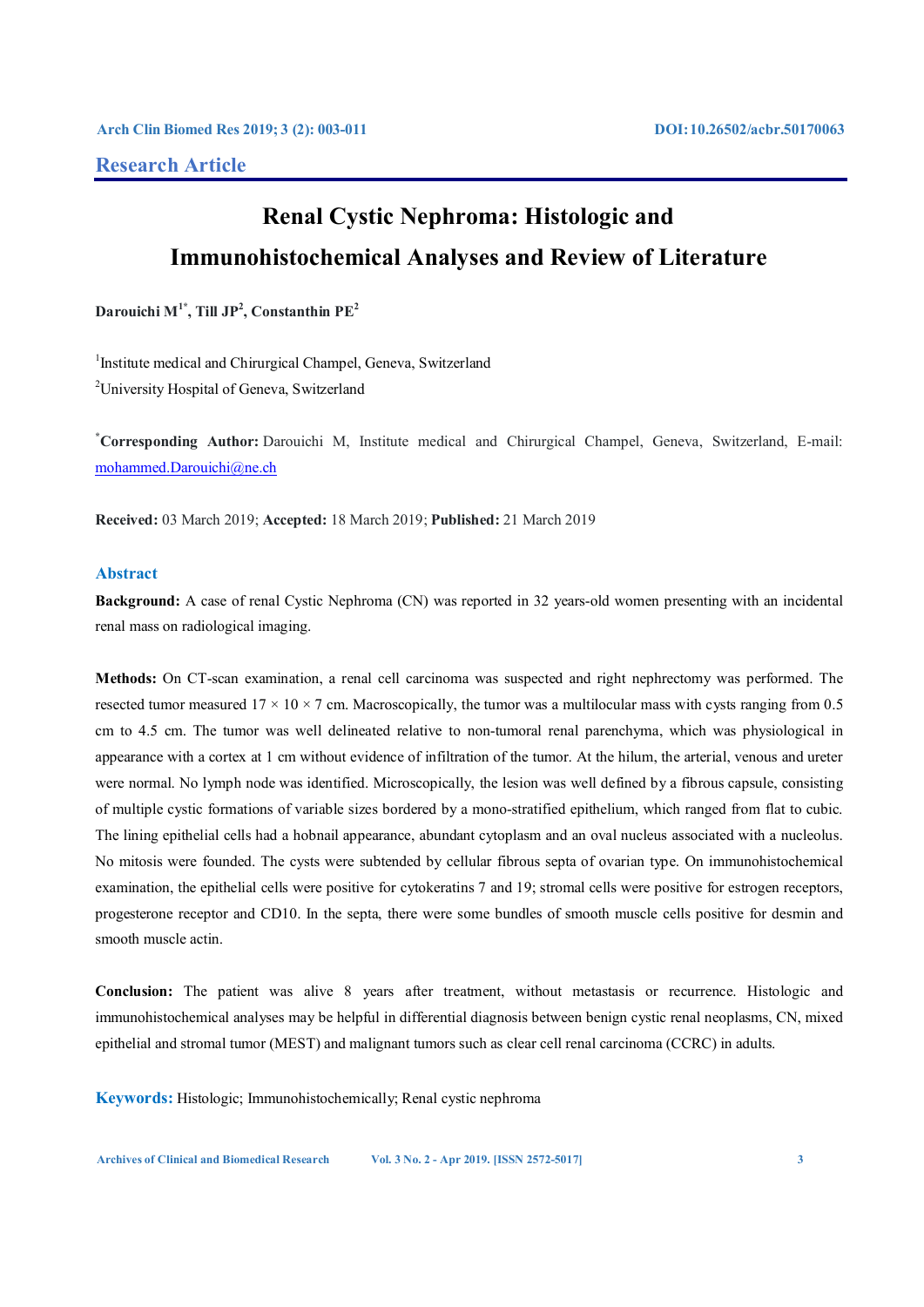### **1. Introduction**

Renal cystic nephroma (CN) is a rare benign renal tumor, which is recognized as a specific entity characterized by the association of epithelial and stromal neoplasms [1]. The histologic features of CN are comparable to that epithelial type of the Wilm's tumor in pediatric forms or to the mixed epithelial and stromal tumor of the kidney in adulthood [2]. In the present study, we describe histological findings of CN and its differential diagnosis using immunohistochemical staging and histology analysis (Figure 1).

### **2. Materials and Methods**

#### **2.1 Macroscopically**

CN is an encapsulated, well-demarcated tumor and is typically composed entirely of multiples cysts and cyst septa without solid areas. The cysts contain sero-sanguineous fluid and the tumor may be focal or replace the entire kidney (varying in size ranging from 5 to 20 cm) (Figure 2).

#### **2.2 Microscopically**

There is well-visible demarcation from the surrounding parenchyma kidney by a thick fibrous capsule. The cysts have a variable size ranging from microscopic to up to 5 cm and are lined by flattened cuboidal or hobnail epithelium. Occasionally, the lining cells have clear cytoplasm. Interestingly, many tumors have areas of cystic surface that lack epithelium. The septa are thin (under 5 mm of width), translucent and uniform and correspond to the outlines of the cysts. The septal stroma consists of fibrous tissues, which vary from myxoid to collagenous; occasionally it is cellular and has a wavy appearance resembling ovarian-like stroma [3]. The septa contain small cysts lined by bland cuboidal epithelial cells resembling renal tubules and may become calcified (Figure 3).

#### **2.3 Immunohistochemistry profile**

CN demonstrate reactivity of the epithelial component to antibodies directed against cytokeratins (Figure 3a, b, c and d). The stromal component expresses vimentin, smooth muscle actin, caldesmon and desmin. In general, CD10, calretinin, inhibin, estrogen receptor (RE) and progesterone receptor (PR) expression are seen.

The predominantly cystic renal tumors are still the source of confusion and diagnostic controversy. All imaging techniques (US, CT scans and MRI) show a multilocular cystic tumor with septa but do not differentiate benign CN from other benign or malignant complex cystic kidney masses [4]. In front of a renal tumor with a cystic component, the differential diagnosis is essential with four entities having a systematically different growth and prognosis profile. However, these entities are very similar in their macroscopic appearances and cannot be differentiated by modern preoperative imaging [5]. Thus, in young children, partially differentiated cystic nephroblastomas and highly cystic Wilms tumors with little or no local or distant invasion are diagnosed as partially differentiated nephroblastoma [6]. Similarly, in adults, mixed epithelial and stromal tumors (MEST), CCRC, and multiple cell renal cell carcinoma (MLCRC) and sometimes cystic renal hamartoma are entities that, even if they each have a different immunohistochemical identity, have common clinical, epidemiological and radiologic aspects [7]. Cystic nephroma, which is a benign tumor composed of a stroma and an epithelium of unknown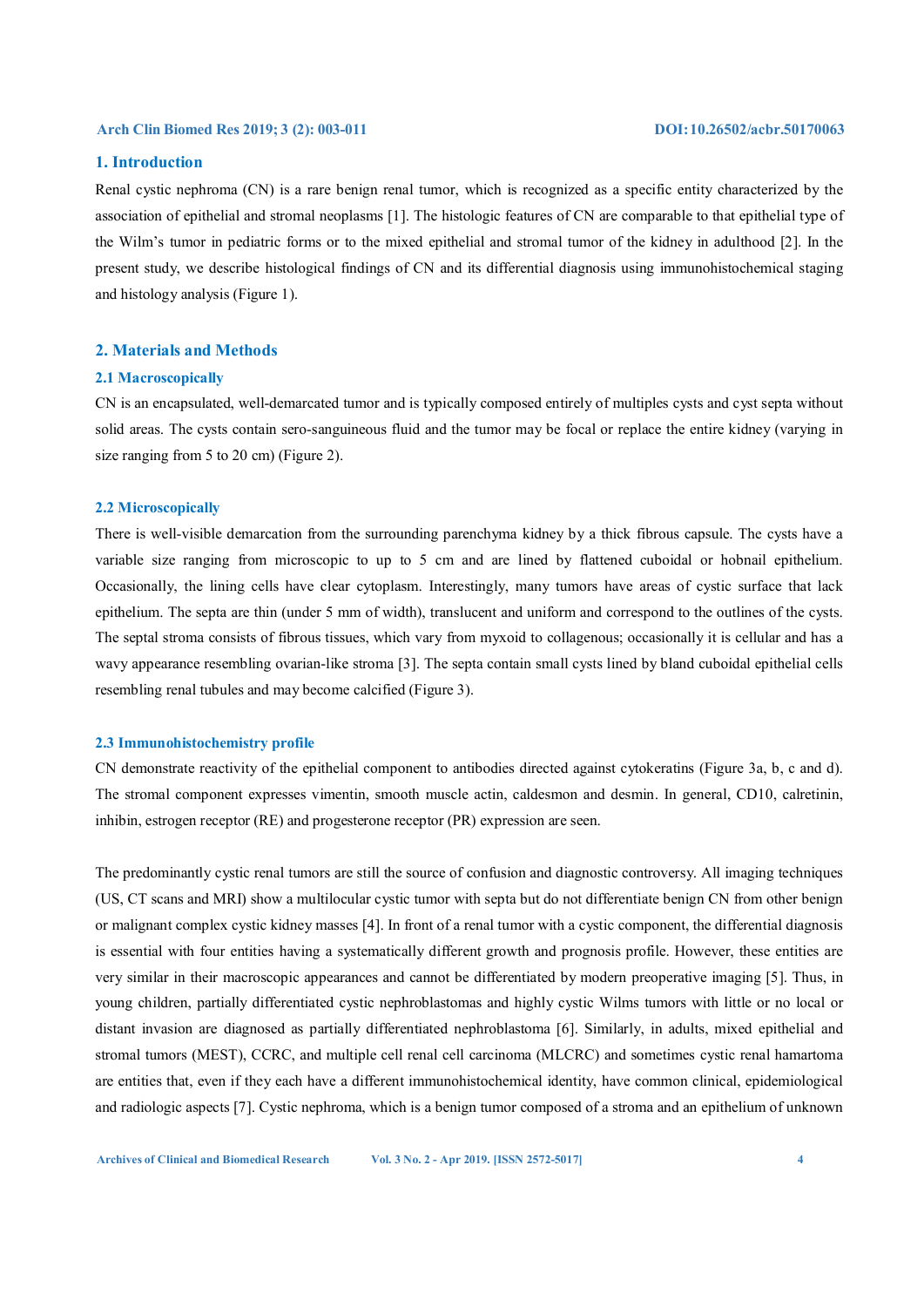histogenesis, should always be considered in this group of heterogeneous neoplasms. Another rare, potential diagnosis that should not be forgotten is sarcoma.



**Figure 1:** Radiographic features (a and b: enhanced axial), (c and d: contrast enhanced axial). CT imaging of the upper abdomen showed an exophytic complex renal mass in the middle third and the anterior inferior portion of the right kidney. The mass had multiple thick septa and showed IV-contrast enhancement without infiltration of the adjacent structures (arrows).



**Figure 2: Macroscopical findings-**the kidney measured 20 × 16 × 13 cm, and weighted 1682 g. At the cut, a voluminous multilocular mass, measuring  $17 \times 12 \times 12$  cm, with cysts ranging from 0.5 cm to 4.5 cm was observed. The tumor was well-delineated relatively to the non-tumoral renal parenchyma, which was physiological in appearance with a cortex at 1 cm. The mass arrived at 0.2 cm from the renal capsule, which presented focal fat tissue without evidence of infiltration of the tumor. At the hilum, the arterial, venous and ureteral section slices were identified with a ureter that measured 4 cm in length and 0.3 cm in diameter. No lymph nodes were identified.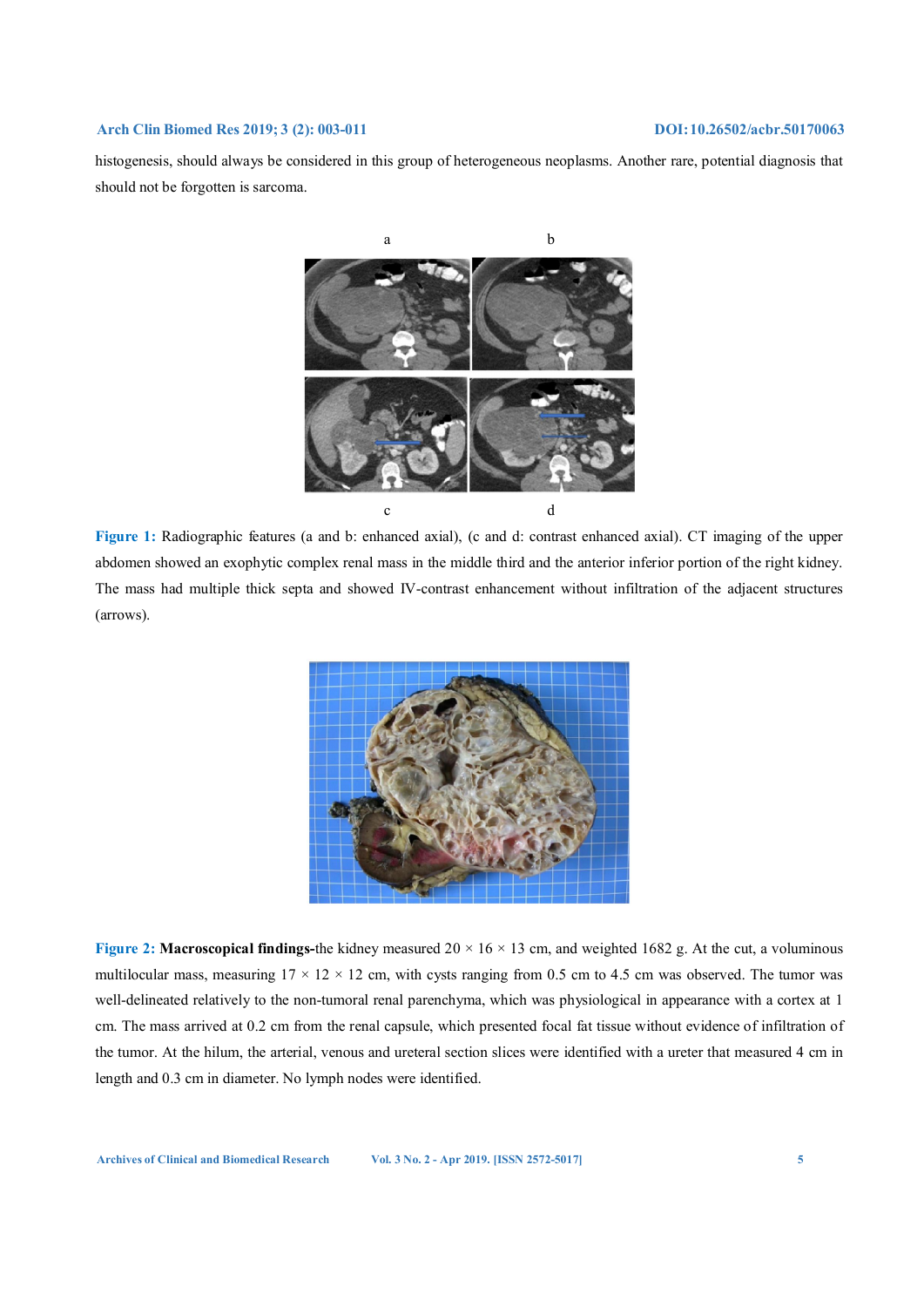

The lining epithelial cells had a hobnail appearance with a low to moderately abundant cytoplasm and an oval nucleus associated with a nucleolus. No mitosis were observed.



The cysts were subtended by cellular fibrous septa (vascularized and sometimes edematous) without any cell proliferation or immature cells.



On immunohistochemical examination, the epithelial cells were positive for cytokeratins 7 and 19; stromal cells were positive for estrogen receptors, progesterone receptor and CD10. In the septa, there were some bundles of smooth muscle cells positive for desmin and smooth muscle actin.

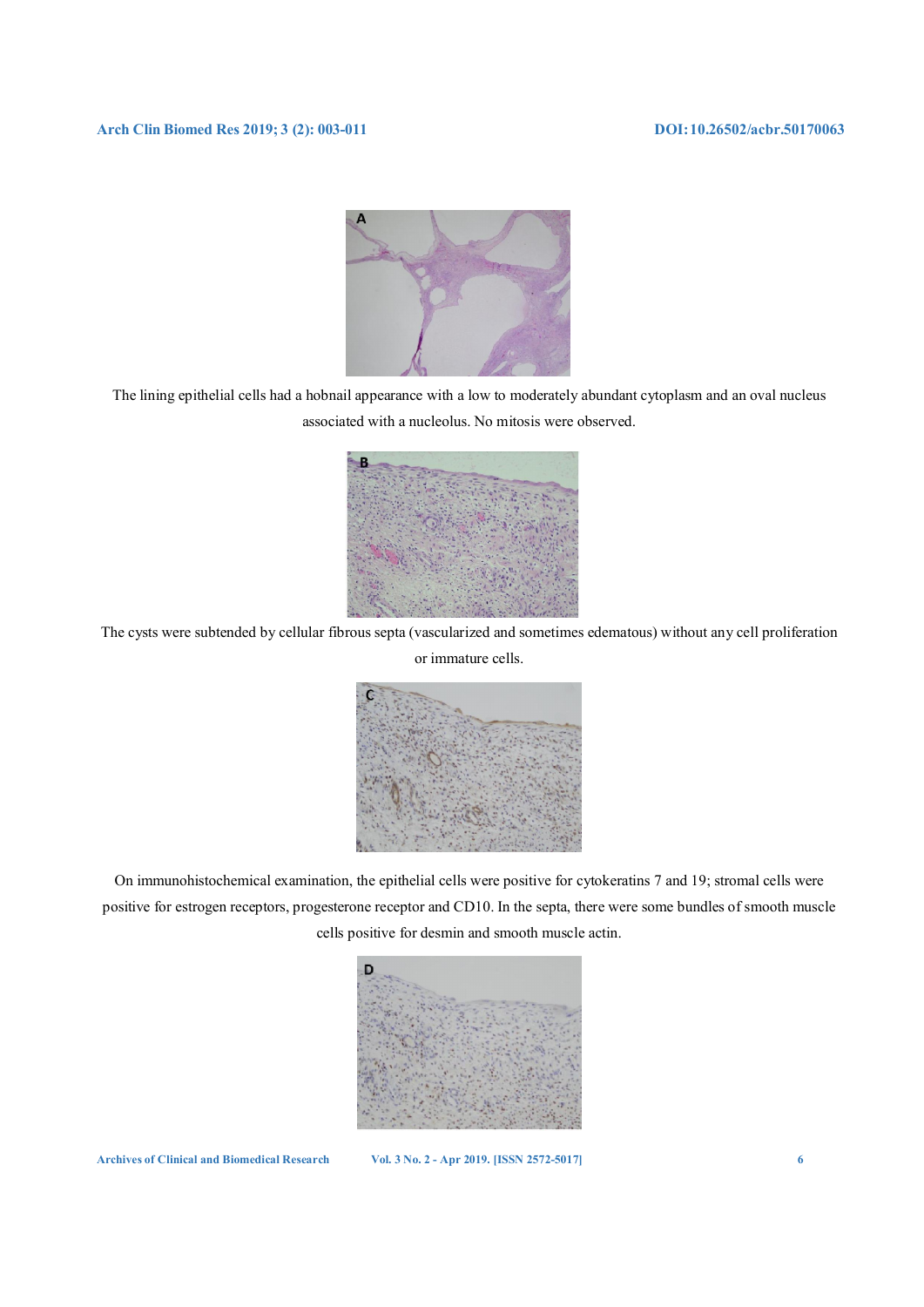**Figure 3:** Histological findings-the lesion as well defined by a fibrous capsule consisting of multiple cystic formations of variable size and bordered by a mono-stratified epithelium, flat to cubic.

#### **2.4 Mest**

Mest is a benign surgically-treatable cystic tumor like CN with clinical, epidemiological, morphological and pathological attributes very similar to those of CN and mainly affecting women. It is defined by an epithelial and stromal component mixture composed of a mixture of cystic and solid areas. Its first description was made in 1993 by Pawade et al. [8] under the name of cystic hamartoma of the kidney, but the term of mixed epithelial and stromal tumor was proposed by Michel and Syrucenk [9]. Its histogenesis is still unknown, and the most probable theory states that it is characterized by cystic structures aligned by epithelium mixed with ovarian stroma. In the World Health Organization 2004 renal neoplasms classification [10], MEST and CN were considered separate entities. Of note, recent studies suggest that MEST and CN might represent two different parts of the morphological spectrum of the same disease, as incorporated in the WHO 2016 classification, and both entities cannot be distinguished radiologically. Macroscopically, it appears as a complex cystic lesion with thin septa, with or without herniation in the renal pelvis. The difference lies in the tumor composition, CN is a multilocular cyst without macroscopic solid area with a cystic septum less than 5 mm thick in microscopy, while MEST is a cystic or partially cystic mass with solid areas and partitions greater than or equal to 5 mm. However, it is difficult to differentiate between MEST and CN classified as Category III or IV in Bosnian based on preoperative imaging results or macroscopy and to differentiate them from malignant lesions such as MLCRC [11].

#### **2.5 Multilocular cystic renal cell carcinoma or MLCRC**

Multilocular cystic renal cell carcinoma or MLCRC (or multilocular cystic renal neoplasm of low malignant potential in the new WHO classification) occurs in men above 30 years old, like the CN. Microscopically, it contains micro-clusters of epithelial cells with clear cytoplasm. Immunohistochemistry for epithelial membrane antigen, cytokeratin's, vimentin or CD68 can confirm the nature of the cells. MLCRC is a rare entity. Its exact incidence and biological behavior are not well known. It is a rare subtype of renal cell carcinoma (RCC), occurring in 2.5% of cases and has a good prognosis after tumor surgical removal. Its differential diagnosis also contains cystic nephroma and papillary RCC with clear cells. Cystic renal cell carcinoma is a predominantly cystic lesion with a small solid component, whereas renal cell carcinoma is generally in the form of a solid mass, but may occur as a unilocular or multilocular cystic mass [12]. Under the microscope, the cysts of a multilocular cystic RCC are lined with epithelial cells with clear cytoplasm, which represent the clear malignant cell coat, whereas the septa are made up of fibrous tissue. A similar appearance can be seen in cystic nephroma; the subtle difference between the two is mainly in the cell type of the epithelial wall. Cystic nephroma consists of a circumscribed mass of cysts with intermediate fibrous septa, sometimes areas of calcification and regions of ovarian-type cell stroma. Cysts are covered with a single layer of benign, flattened, cuboid or clavicular epithelium [13]. The stromal cells are immunoreactive for the estrogen and progesterone receptors and focally for CD10. Unlike multilocular cystic RCC, the cyst wall and septa do not show signs of clear cell proliferation [14]. Multilocular cystic RCC sometimes has a high percentage of fibrosis, which on pathological examination is correlated with a high density of internal vessels compatible with vascularized fibrosis [15].

**2.5.1 CPDN:** Partially differentiated cystic nephroblastoma (CPDN) is a rare multicystic renal tumor in adults [16]. It is part of the spectrum of benign cystic nephroma and is considered a highly cystic WT without an expandable solid nodule,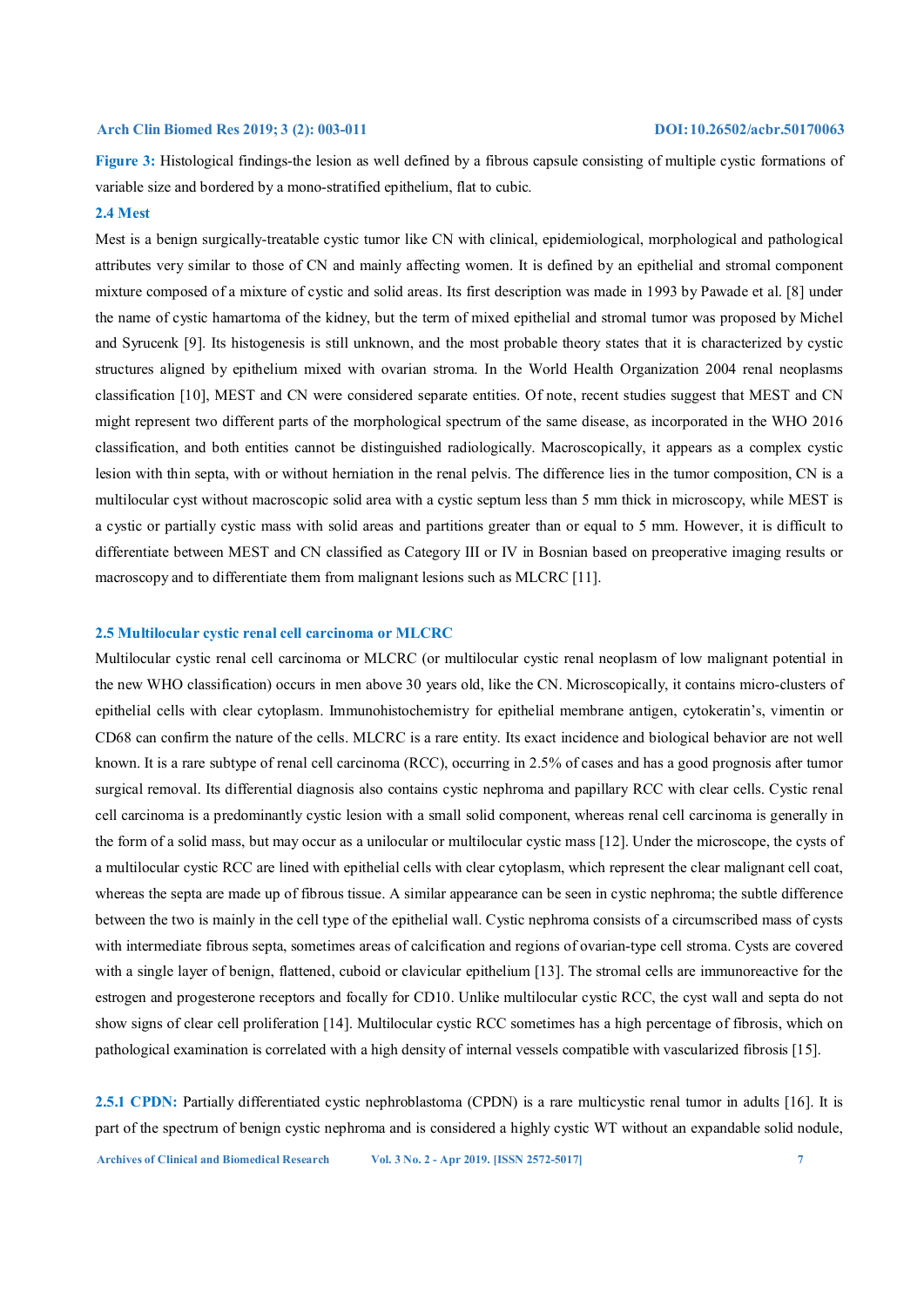with immature nephroblastomatous epithelial and stromal elements and a characteristic blastema [17]. This entity is an intermediate between CN (benign) and WT (malignant). Only rare cases of CPDN are reported in the English literature, and its diagnosis should be made only after formally excluding both RCC and NC. CN and CDPN are almost identical radiologically and macroscopically: both types lack solid and expansive nodules that are characteristic of cystic WT [18]. Histopathological examination reveals a blastema and/or nephroblastomatous elements presenting the diagnosis of CDPN. However, CN and CPDN may not be in the same spectrum, as genetic analyzers have shown that the DICER1 mutation is the major genetic element in CN tumorigenesis but not in the CPDN. Moreover, CN has a potential for malignant transformation [19], which is not the case in the CPDN.

**2.5.2 Wilm's Tumor (WT):** also called partially cystic nephroblastoma, it occurs in children under 2 years of age. It is well circumscribed from the remaining kidney by a fibrous pseudo-capsule and composed of cysts of variable size. The septa are thin and present with no nodules [20]. Cysts are coated with flattened cuboidal epithelium or naked epithelium. The septa are of variable cellular nature and contain undifferentiated and differentiated mesenchymal epithelial elements, blastemas and nephroblates. Skeletal muscle and myxoid mesenchyme are present in the septa. The epithelial component consists mainly of mature and immature microscopic cysts resembling the tubule cross-section. The Wilm's solid tumor with a multifocal cystic change presents mainly with solid areas containing cystic focal areas and exhibits malignant behavior [21]. In contrast, partially differentiated cystic nephroblastoma is predominantly cystic with blastema or other embryonic cells in the septa of cysts; it lacks solid nodular regions. Both are WT1 blastemic cells [22]. Finally, CPDN is a predominantly cystic lesion without solid nodular regions, in which blastema cells or other embryonic cells are present in the septa of the cysts, whereas WT is a solid tumor with a multifocal cystic change and must be distinguished from INDC [23].

#### **2.6 Cystic kidney hamartoma**

Cystic kidney hamartoma is a rare benign tumor categorized in the same group with mixed epithelial and stromal tumors. It is composed of a stromal and complex, smooth muscle association and of a variety of epithelial elements. Histologically, there is a presence of both benign mesenchymal and epithelial elements [24]. The histological appearance is distinctive and characterized by disordered biphasic proliferation of epithelial and mesenchymal elements. The epithelial component consists of tubules and cysts coated with cuboidal and cylindrical epithelium showing focal changes of oncocytes. The tubular epithelium is positive for CAM 5.2, epithelial membrane antigen, carcinoembryonic staining and immunostaining against vimentin. The stroma is cellular and mainly fibroblastic with scattered bundles of smooth muscle cells [25]. Similarly, it contains fusiform cells with monomorphic nuclei and abundant eosinophilic cytoplasm that resembles smooth muscle and reacts positively with antibodies to smooth alpha-muscular actin, desmin, and vimentin [26].

#### **3. Discussion**

CN is a rare unilateral, solitary renal tumor. It is recognized as a separate entity thought to have benign biological behavior [27]. This neoplasm has a bimodal distribution, in children under 4 years and in adults ranged from 40 to 65 years, much more frequent in women with a ratio of 8/1 [28]. Before the operation, CN doesn't have any specific clinical presentation or any distinctive imaging features from other renal cystic lesions, in particular MEST and CCRC [29]. Pathogeny of this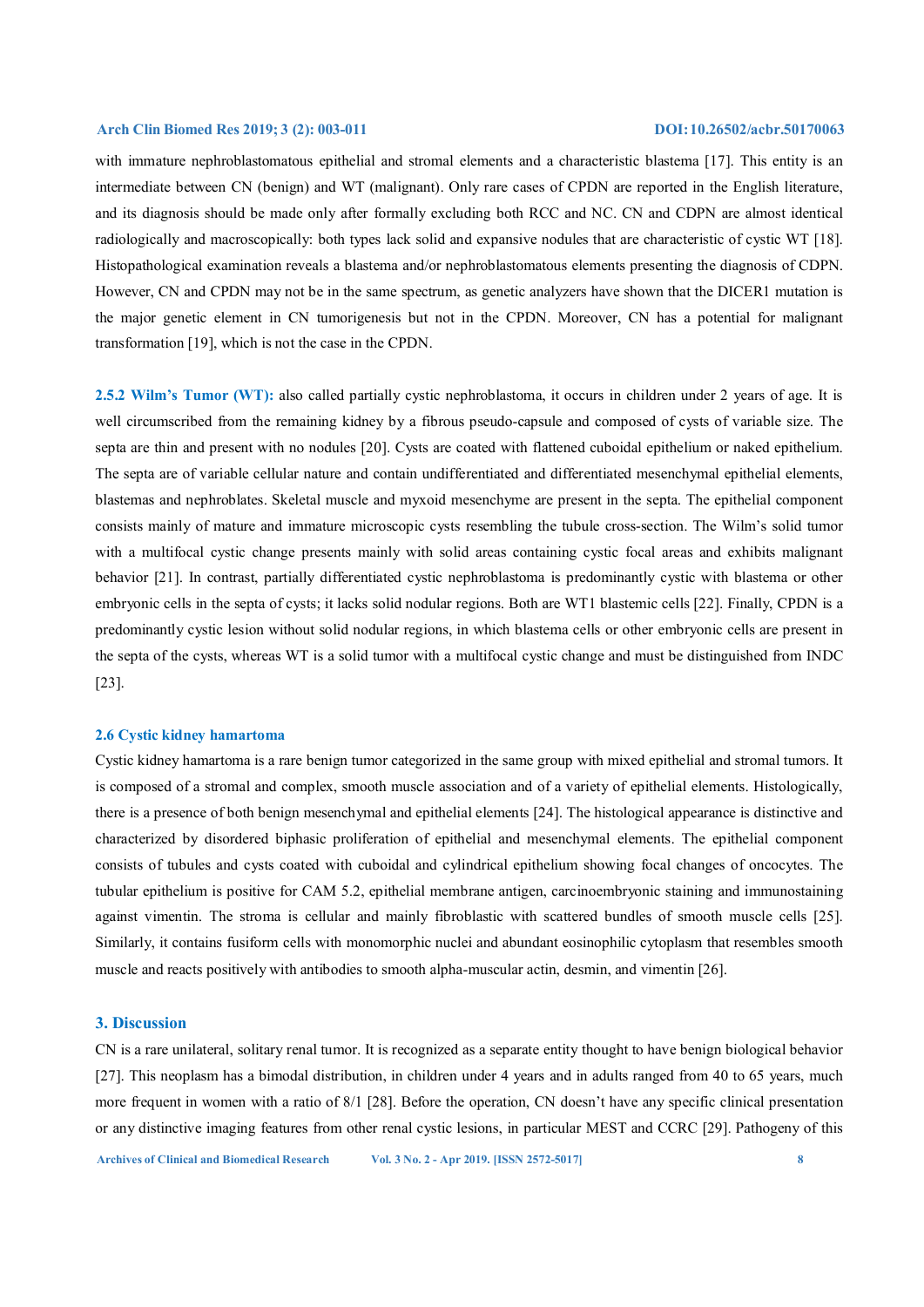entity is unknown and it has been proposed that the epithelial stromal components of the tumor are neoplastic. It has also been suggested that CN is characterized by cystic structures lined by epithelium mixed with ovarian-like stroma [30]. The term renal epithelial and stromal tumor has been recently proposed in cystic renal classification [31]. These diagnostic criteria of CN were initially established by Joshi and Beckwith [32] for cystic, partially differentiated nephroblastoma and subsequently by Eble and Bonsib for adult [33].

### **4. Conclusion**

In conclusion, cystic kidney tumors are still prone to confusion and dilemma in preoperative diagnosis because they have a diffuse cystic growth development and are similar in their macroscopic appearances. Cystic nephroma is a benign stromal tumor and is a composite of epithelium of an unknown origin with the potential for secondary development of sarcoma. Wilms tumor, with metastatic capacity, might sometimes be misdiagnosed as partially differentiated nephroblastoma. The multilocular cystic renal cell carcinoma has a potential for cystic as well as malignant development, is an expansive mass surrounded by a fibrous wall, and its interior is entirely cystic, separated by septa containing clusters of epithelial cells with clear cytoplasm. Cystic hamartoma is rare, composed of a stroma with a large, smooth muscle component and a variety of epithelial elements. Until today, only histological and immunohistochemical analyzes are available for a positive diagnosis of CN, MEST and of the other entities with malignant potential.

### **Acknowledgment**

We thank Aida Darouichi for professional advice and support during this study.

#### **References**

- 1. Jevremovic D, Lager DJ, Lewin M. Cystic nephroma (multilocular cyst) and mixed epithelial and stromal tumor of the kidney: a spectrum of the same entity? Annals of diagnostic pathology 10 (2006): 77-82.
- 2. Michal M, Hes O, Bisceglia M, et al. Mixed epithelial and stromal tumors of the kidney: a report of 22 cases. Virchows Arch 445 (2004): 359-367.
- 3. Wilkinson C, Palit V, Bardapure M, et al. Adult multilocular cystic nephroma: Report of six cases with clinical, radio-pathologic correlation and review of literature.Urol Ann 5 (2013): 13-7.
- 4. Hirai T, Ohishi H, Yamada R, et al. Usefulness of colour Doppler flow imaging in differential diagnosis of multilocular cystic lesions of the kidney. J Ultrasound Med 14 (1995): 771-776.
- 5. Silver IM, Boag AH, Soboleski DA. Best cases from the AFIP: Multilocular cystic renal tumor: Cystic nephroma. Radiographics 28 (2008): 1221-1225.
- 6. Kim SH, Choi BI, Han MC, et al. Multilocular cystic nephroma: MR findings. AJR Am J Roentgenol 153 (1989): 1317.
- 7. Turbiner J, Amin M, Humphrey PA, et al. Cystic nephroma and mixed epithelial and stromal tumor of kidney: a detailed clinicopathologic analysis of 34 cases and proposal for renal epithelial and stromal tumor (REST) as a unifying term. Am J Surg Pathol 31 (2007): 489-500.
- 8. Pawade JGN Soosay, Delprado W, Parkinson MC, et al. Cystic hamartoma of the renal pelvis. Am J Surg Pathol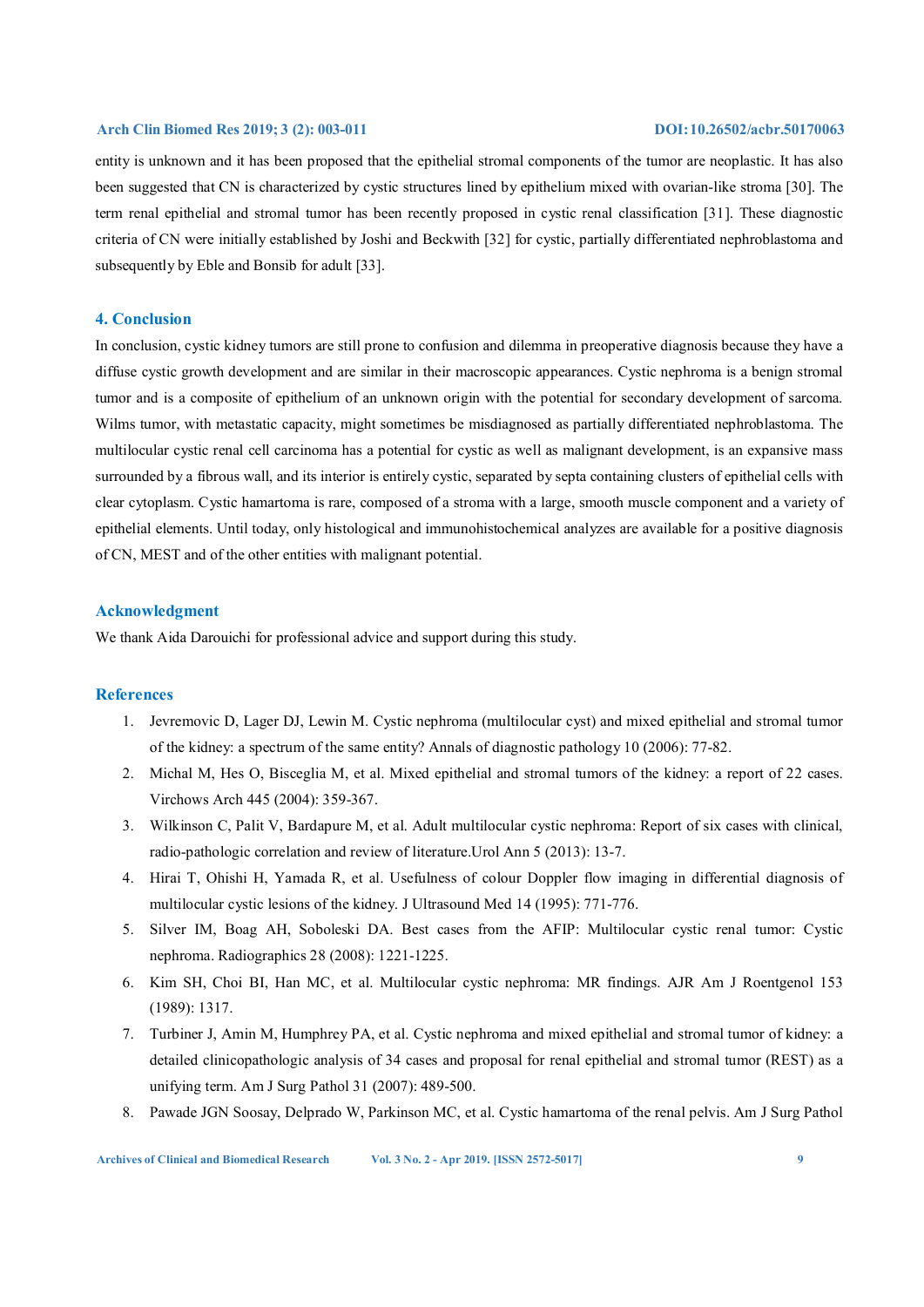17 (1993): 1169-1175.

- 9. Michal M, Syrucek M. Benign mixed epithelial and stromal tumor of the kidney. Pathol Res Pract 194 (1998): 445-558.
- 10. Eble JN. Mixed epithelial and stromal tumour. In Eds.: Eble JN, Sauter G, Epstein II, et al. Tumours of the Urinary System and Male Genital Organs. Lyons, France: IARC Press, World Heath Organization Classification of Tumours (2004): 77-78.
- 11. Bosniak M. Diagnosis and management of patients with complicated cystic lesions of the kidney. AJR 169 (1997): 819-821.
- 12. Han KR, Janzen NK, McWhorter VC, et al. Cystic renal cell carcinoma: biology and clinical behaviour. Urol Oncol 22 (2004): 410-414.
- 13. Hora M, Hes O, Michal M, et al. Extensively cystic Renal Neoplasms in Adults (Bosniak II or III)-possible "Common" Histological Diagnosis: Multilocular cystic renal carcinoma, Cystic Nephroma, and Mixed epithelial and stromal tumour of the kidney. Int J Urol Nephrol 37 (2005): 743-750 .
- 14. Murad T, Komaiko W, Oyasu R, et al, Multilocular cystic renal cell carcinoma. Am J Clin Pathol 95 (1991): 633-637.
- 15. Bielsa O, Lloreta J, Gelabert MA. Cystic renal cell carcinoma (pathological features, survival and implications for treatment). Br J Urol 82 (1998): 16-20.
- 16. van den Hoek J, de Krijger R, van de Ven K, et al. Cystic nephroma, cystic partially differentiated nephroblastoma and cystic Wilms' tumor in children: A spectrum with therapeutic dilemmas. Urol Int 82 (2009): 65-70.
- 17. Jevremovic D, Lager DJ, Lewin M. Cystic nephroma (multilocular cyst) and mixed epithelial and stromal tumor of the kidney: a spectrum of the same entity? Ann Diagn Pathol 10 (2006): 77-82.
- 18. Mazzucchelli R, Lopez-Beltran A, Martignoni G, et al. Cystic nephroma and mixed epithelial and stromal tumour of the kidney: opposite ends of the spectrum of the same entity? Eur Urol 54 (2008): 1237-1246.
- 19. Jujju Jacob Kurian, Susan Jehangir. Multiloculated Cystic Renal Tumors of Childhood: Has the Final Word Been Spoken. Indian Assoc Pediatr Surg 23 (2018): 22-26.
- 20. Kurian JJ, Jehangir S, Korula A. Multiloculated Cystic Renal Tumors of Childhood: Has the Final Word Been Spoken. J Indian Assoc Pediatr Surg 23 (2018): 22-26.
- 21. Walford N, Delemarre JF. Wilms' tumour associated with deep cystic nephroma-like changes: three cases of a putative Wilms' tumour precursor. Histopathology 18 (1991): 123-131.
- 22. Tajima S, Waki M. Cystic partially differentiated nephroblastoma in an adult: a case imitating the process of normal nephrogenesis along with corresponding WT1 expression. Int J Clin Exp Pathol 8 (2015): 989-994.
- 23. Sangkhathat S, Kanngurn S, Chaiyapan W, et al. Wilms' tumor 1 gene (WT1) is overexpressed and provides an oncogenic function in pediatric nephroblastomas harboring the wild-type WT1. Oncol Lett 1 (2010): 615-619.
- 24. Pawade J, Soosay GN, Delprado W, et al. Cystic hamartoma of the renal pelvis. Am J Surg Pathol 17 (1993): 1169-1175.
- 25. van den Hoek J, de Krijger R, van de Ven K, et al. Cystic nephroma, cystic partially differentiated nephroblastoma and cystic Wilms' tumor in children: a spectrum with therapeutic dilemmas. Urol Int 82 (2009):